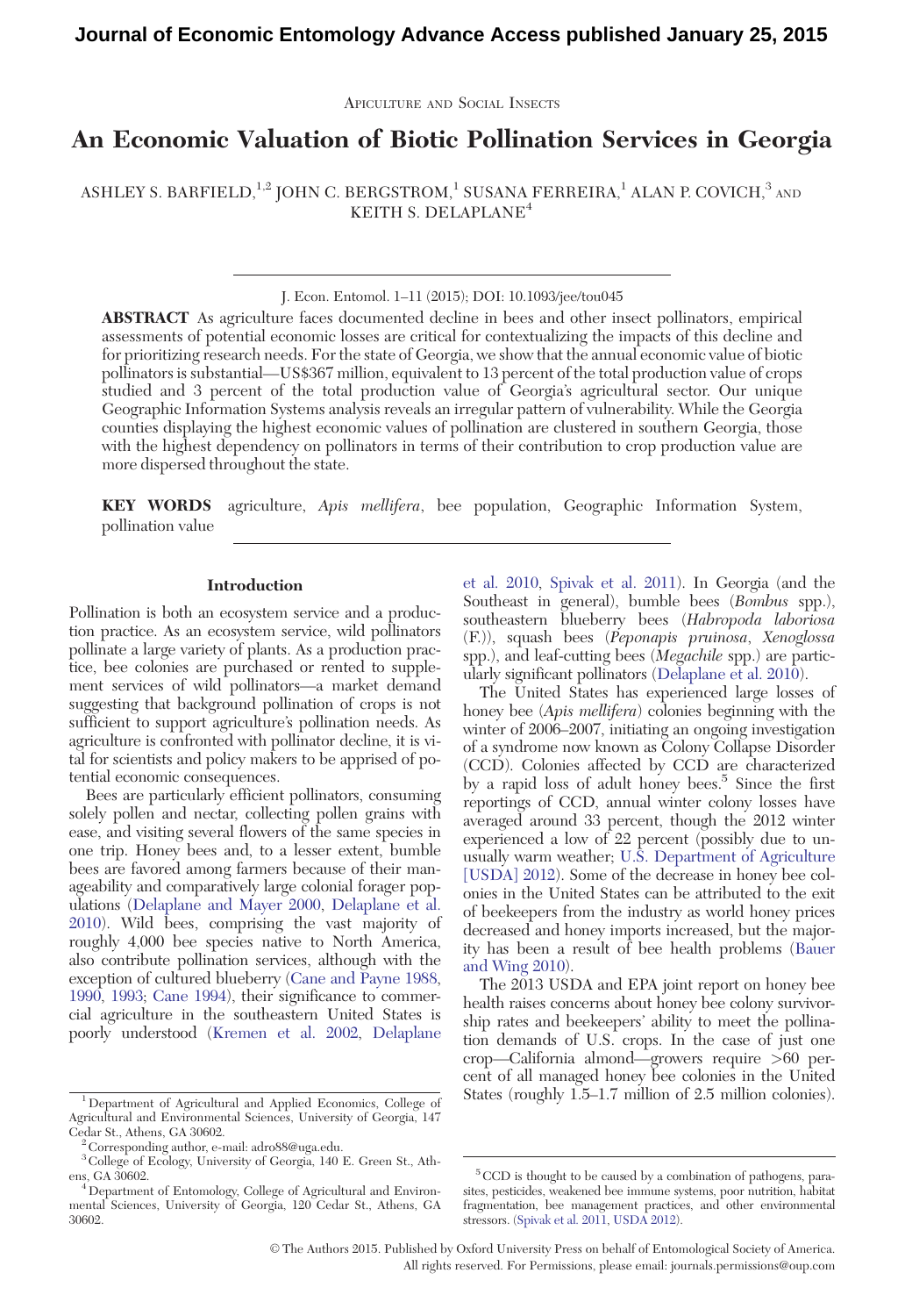If these 30 percent winter loss rates persist, the number of colonies left to pollinate other crops could be diminished, leaving growers vulnerable to honey bee supply shocks [\(USDA 2013\)](#page-10-0).

Wild bees face many of the same health risks as managed bees, and their populations have similarly declined [\(Cameron et al. 2011\)](#page-10-0). Wild bees are particularly efficient pollinators for certain native crops (including pumpkin, tomato, cranberry, and blueberry), and with sufficient habitat, they can provide all the necessary pollination for these crops. This efficiency makes them important resources, especially in the face of managed honey bee decline ([Spivak et al. 2011,](#page-10-0) [Adamson et al.](#page-9-0) [2012](#page-9-0)).

Biotic pollination is required for reproduction in roughly 70 percent of flowering plants, and bee pollination in particular is necessary for >30 percent of world crops. While the possibility of human starvation in the absence of pollinators is small (cereals, typical diet staples, are wind-pollinated), declines are possible for more nutritious foods such as fruits and vegetables, as well as meats and dairy products (which are supported by the production of bee-pollinated forage crops such as alfalfa hay; [Spivak et al. 2011\)](#page-10-0). [Klein et al. \(2007\)](#page-10-0) found that 35 percent of global crop production is dependent to some degree on biotic pollination. In North America, acreage devoted to production of bee-pollinated crops is at an all-time high while the number of managed hives has decreased by 50 percent since the 1950s [\(Spivak et al. 2011](#page-10-0)).6

Despite the extensive research attention given to CCD, the literature is inconsistent about its economic ramifications. Some papers [\(Ward et al. 2010,](#page-10-0) [Carman](#page-10-0) [2011](#page-10-0)) list CCD as a contributor to increased pollination fees, while others ([Rucker et al. 2011](#page-10-0), [2012\)](#page-10-0) cast doubt on the impact of CCD on these fees and related economic variables (colony stocking densities, queen or package bee prices, etc.). Regardless, CCD is not the sole concern in discussions of honey bee health, and indeed, honey bees are not the sole concern in discussions of overall pollination stability. CCD has piqued the public's and agricultural sector's interest in pollination services. Our study serves to better inform these interests.

For Georgia, the economic impact of changes in pollination services is potentially substantial. In 2011, the Georgia food and fiber sectors were responsible for more jobs (nearly 708,000) and more sales (nearly US\$111 billion) than any other sector in the state. Food and fiber contributed 13.7 percent of employment, 15.3 percent of production output, and 11.1

percent of value added to the state economy [\(Kane and](#page-10-0) [Wolfe 2013\)](#page-10-0). Nationally, Georgia ranks 14th in market value of agricultural products sold, according to the 2007 Census of Agriculture Report [\(USDA 2009](#page-10-0)).

To determine the economic value of pollination services in Georgia, we develop and apply a theoretical model based on the bioeconomic approach. We identify Georgia crops reliant on biotic pollination, collect quantitative production value data on goods and services rendered by pollination services, and use these data to estimate the economic value of pollination services in Georgia.

#### Materials and Methods

Conceptual Background. Pollination provides numerous benefits to a wide range of commodities—a commodity may be the direct product of pollination (fruits); it may be indirectly propagated by pollination (seeds used to grow the next generation of crops); or its quality may be affected by pollination (size and appeal are linked to pollination frequency). Commodities may also be indirectly affected by pollination—the meat industry is affected by the production of alfalfa seed, a bee-pollinated crop used to grow hay for livestock forage ([National Research Council 2007\)](#page-10-0). Demand for pollination arises from both direct use value (consumption of fruits from pollinated crops) and nonuse value (existence value of pollinators, bequest value of their services). Markets do not exist for pollination services of wild pollinators, but they do exist for the services of managed pollinators, whose economic value can be estimated by examining changes in supply and demand [\(National Research Council 2007\)](#page-10-0).

As pollination is a production input for agriculture, the production function approach is an appropriate valuation method (Hein  $2009$ ).<sup>7</sup> The replacement cost method has been used by studies such as [Allsopp et al.](#page-9-0) [\(2008\),](#page-9-0) though these estimates are not true welfare measures [\(Hein 2009](#page-10-0), [Bauer and Wing 2010\)](#page-9-0). For pollination ecosystem services, nonmarket value estimates can be calculated [\(Prescott-Allen and Prescott-Allen](#page-10-0) [\[1986\],](#page-10-0) [Southwick and Southwick \[1992\],](#page-10-0) and [Losey](#page-10-0) [and Vaughan \[2006\]\)](#page-10-0). The production function approach involves two steps in this application: 1) assessing physical effects on economic activity (agricultural production) resulting from a change in pollination services, and 2) valuing these impacts by analyzing the changes in the marketed output associated with this economic activity [\(Hein 2009\)](#page-10-0). The change in social welfare, W, resulting from a marginal change in the

<sup>6</sup>[Aizen et al. \(2009\)](#page-9-0) distinguish between pollinator declines and pollinator shortages. Where pollinator decline is a decrease in population size or biodiversity, a pollinator shortage is the outstripping of pollinator supply by pollination demand. While the current literature provides little evidence of pollinator shortages, increases in acreage devoted to pollinator-dependent crops, declines in supply of managed pollinators, increases in rental fees for honey bee colonies, and decreases in the number of managed honey bee colonies employed per hectare since 1963 all suggest potential for pollinator shortages.

<sup>7</sup>Measuring the economic value of pollination and forecasting the effects of its decline is more difficult in natural ecosystems than in agriculture. The number of species to consider and the limited information available about many of them are particularly complicating elements. Previous studies have not focused on value estimates for the maintenance of natural plant communities provided by pollination services, though this value is undoubtedly substantial [\(National Research Council](#page-10-0) [2007](#page-10-0)).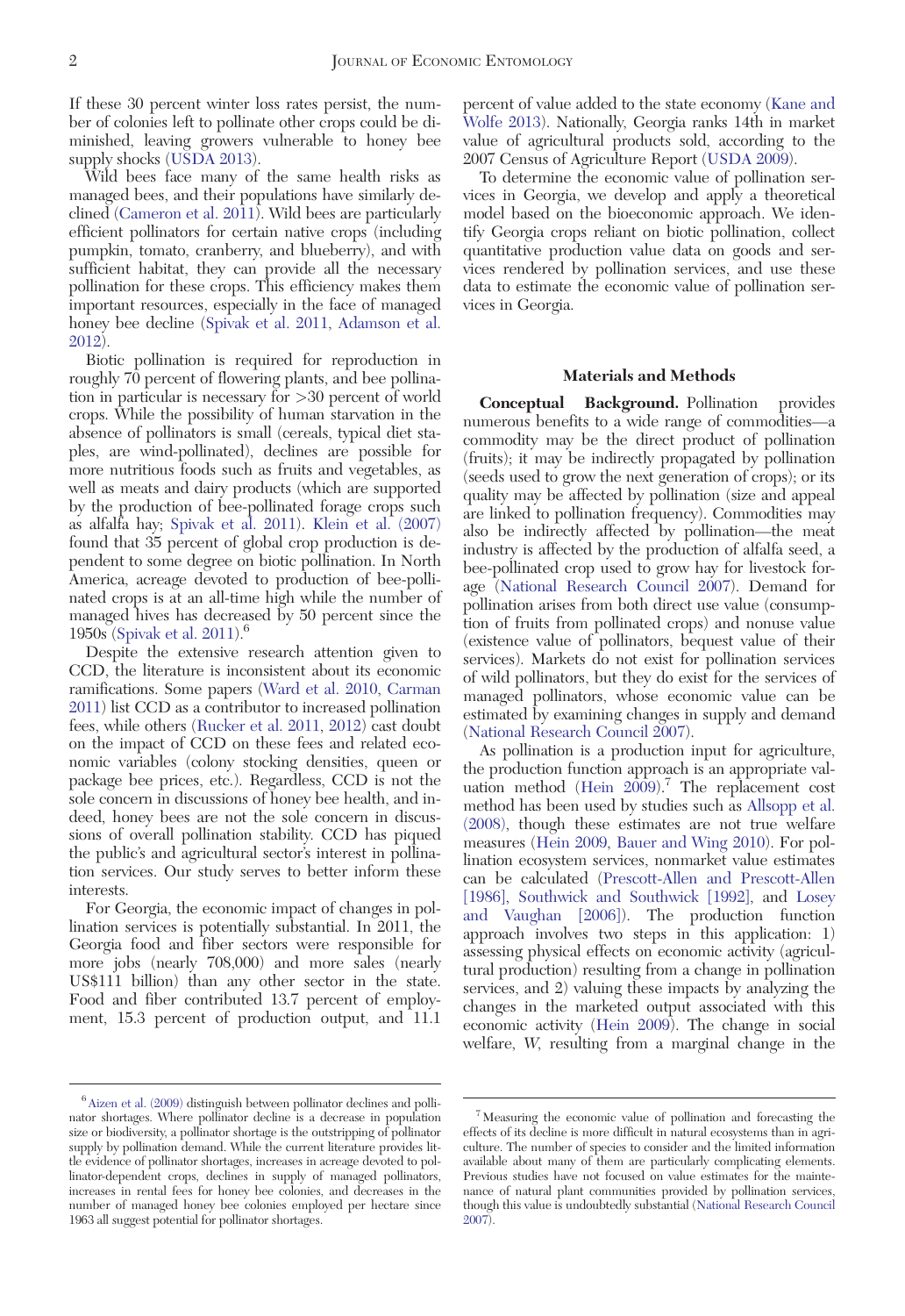supply of the pollination service, e (holding other inputs constant) is given by:

$$
\frac{\partial W}{\partial e} = p(y^*) \times \frac{\partial y}{\partial e},\tag{1}
$$

where *y*, the amount produced of the marketed output, depends on biotic pollination, e, and other factors of production (land, labor, capital, etc), and sells for a market price  $p$ . Social welfare (the sum of producer and consumer surplus) resulting from the production of  $y$  is  $W(y)$ . Assuming farmers must take prices as given in a perfectly competitive economy, equilibrium production is  $y^*$  [\(Freeman 2003](#page-10-0), [Hein 2009\)](#page-10-0).<sup>8</sup>

Three primary methods have been used to estimate the value of pollination services. One is to set the value of pollination services equal to the rental fees paid for them. For example, [Rucker et al. \(2012\)](#page-10-0) estimated that U.S. beekeepers have recently received around US\$350 million in annual rental fees. But this method, estimating fees (costs) paid, fails to capture potential consumer willingness to pay (WTP) to ensure quality pollination and ignores beekeepers' production costs ([National Research Council 2007\)](#page-10-0). It provides a lower bound on true WTP for pollination services, as benefits received from pollination services are not necessarily equivalent to input costs.

Another method is to calculate the total value of biotically pollinated crops, i.e., multiplying a crop's market price by its market quantity [\(Levin 1984,](#page-10-0) [Robinson](#page-10-0) [et al. 1989,](#page-10-0) [Costanza et al. 1997,](#page-10-0) [Pimentel et al. 1997](#page-10-0)). This approach, however, is problematic because it attributes a crop's full value to pollination services, while the production of most crops suffers only to some degree in the absence of pollinators [\(Gallai et al. 2009](#page-10-0)).

An improvement to this approach is to multiply a crop's total value by a coefficient between zero and one representing the crop's dependency on pollination services for production (i.e.,  $0 \le \partial y / \partial e \le 1$ ). Setting this coefficient equal to one would produce the same results as just calculating the total value of biotically pollinated crops, with the same disadvantages as previously described. This third method, the bioeconomic approach, is a variation of the conventional production function method and has been employed by [Robinson](#page-10-0) [et al. \(1989\)](#page-10-0) and [Morse and Calderone \(2000\)](#page-10-0) in the case of managed bees. This approach does not account for production costs, however ([National Research](#page-10-0) [Council 2007](#page-10-0)).

Assuming a lack of substitutability among most types of produce, [Gallai et al. \(2009\)](#page-10-0) investigate global loss of both managed and wild insect pollinators using the bioeconomic approach for crops used directly for human consumption to calculate the economic value of pollination for different world regions. Their dependence ratios come from [Klein et al. \(2007\)](#page-10-0), who sort crops by impact of biotic pollination (increased fruit set, weight and/or quality, seed volume and/or quality, and/or pollen deposition) into five categories: essential (pollinator loss would lead to production loss of at least 90 percent); great (potential production loss of 40–90 percent); modest (potential production loss of 10–40 percent); little (potential production loss of 0–10 percent); and no increase (pollinators do not increase production).

These methods all fail to acknowledge that a decrease in honey bee supply could increase crop prices and change quantity of pollination services demanded. Additional criticisms of the bioeconomic approach are its failure to address production costs and alternatives to biotic pollination, and its assumptions of perfectly elastic demand and constant prices.<sup>9</sup> Some of these criticisms are addressed by examining changes to producer and consumer surplus caused by loss of pollination services [\(Bauer and Wing 2010\)](#page-9-0). For example, [Southwick and Southwick \(1992\)](#page-10-0) estimate price elasticities of demand for U.S. crops in their valuation.

[Bauer and Wing \(2010\)](#page-9-0) suggest that [Gallai et al.](#page-10-0) [\(2009\)'](#page-10-0)s partial equilibrium analysis may be inappropriate at the global level, as it ignores economy-wide impacts of crop productivity decreases and overestimates direct impacts for farmers while underestimating economy-wide impacts of price effects. In addition, [Hein \(2009\)](#page-10-0) criticizes [Gallai et al. \(2009\)'](#page-10-0)s assumption of constant prices for crops at the global level—global pollinator decline would cause price increases in biotically pollinated crops that would need to be accounted for in a general equilibrium analysis. Depending on the price elasticities of the crops investigated, it is possible for the sum of consumer and producer surpluses to be different (larger or smaller) than the value arrived at using the bioeconomic approach.<sup>10</sup>

This does not pose a problem for our study, however. When a farmer is producing for a national or international market, local declines in pollination do not generally cause a change in overall factor or food prices, and therefore do not directly impact consumer surplus.

<sup>8</sup>With nonmarginal changes in ecosystem service supply, it is necessary to integrate the social welfare function over  $e$ . This requires construction of both demand and supply curves in order to analyze the production and cost functions and the levels of  $y^*$  associated with different levels of e [\(Hein 2009\)](#page-10-0).

<sup>&</sup>lt;sup>9</sup>Another measurement issue with the production function method (and therefore, the bioeconomic approach) occurs when the ecosystem service being valued affects the total natural resource stocks or biotic populations in the systems where economic value ultimately results. When these stock effects are insignificant, modeling the value of changes in the ecosystem service as effects only on current production and prices (i.e. in a static model) is appropriate. But if stock effects are significant, it is important to value the market impact of changes in the ecosystem service over all affected future time periods (i.e. in a dynamic model; [Barbier 2007](#page-9-0)).

 $^{10}\mathrm{He}$  (2009) evaluates valuation methods for different production scales and finds that locally, the value of pollination services varies depending on market and crop conditions. He argues that locally, pollination supports farm income, but nationally, it supports the food supply as a whole. These different (institutional and ecological) scales have different producers, consumers, and related surpluses, and different valuation methods should be used. He also claims that there are no existing studies that provide a reliable estimate of the global value of the pollination service.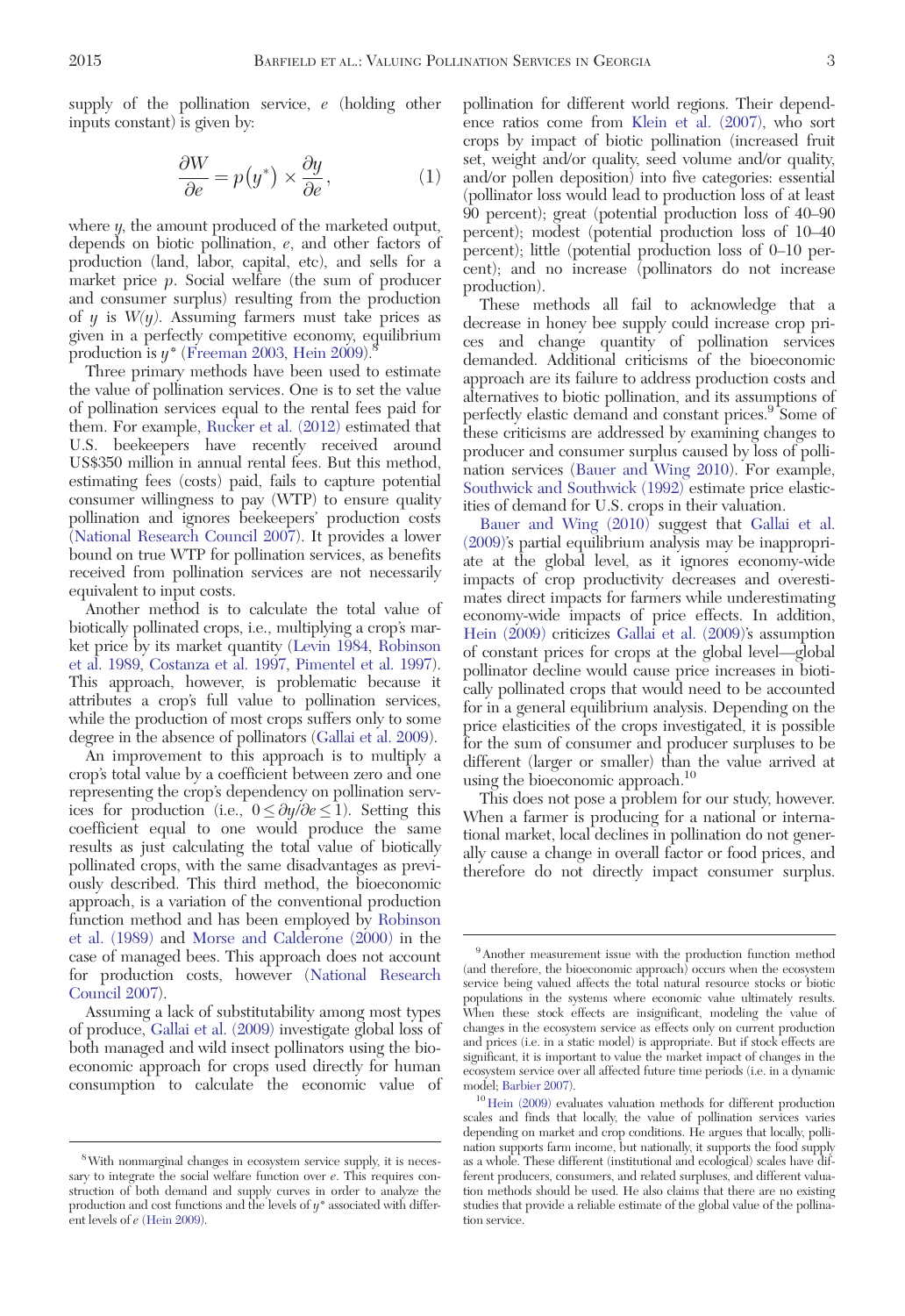<span id="page-3-0"></span>In these situations, partial equilibrium analysis is a valid option. Only when local markets are isolated or a local variety is impacted would local consumers feel effects. Without a price effect, any change in economic value is wholly attributed to a change in producer surplus  $(Hein 2009)^{11}$  $(Hein 2009)^{11}$  $(Hein 2009)^{11}$  Consequently, the value resulting from the pollination service at the local level is—

$$
\omega = S \times \Delta q \times (p - c), \tag{2}
$$

where  $\omega$  is the change in producer surplus (US\$), S is total crop output (kg),  $\Delta q$  is the change in crop output resulting from pollination  $\left(\frac{\partial S}{\partial e}\right)$ , where e is pollination services),  $p$  is the farm-gate crop price (US\$/kg), and  $c$ is the average variable cost of crop harvest (US\$/kg). Rewriting this expression we obtain—

$$
ω = Δq × (S × p – S × c)\n= Δq × (TR – TVC)\n= Δq × producer surplus,
$$
\n(3)

where S is the amount produced of a pollinationdependent crop (kg),  $\Delta q$  ( $\partial S/\partial e$ ) can be construed as the pollination dependency ratios employed by the bioeconomic approach (recall that a pollination dependency ratio is the change in output caused by a change in pollination services,  $e$ ),  $TR$  is total revenue, and  $TVC$ is total variable costs associated with producing a crop. This derivation illustrates why the bioeconomic approach is criticized for not accounting for production costs in its calculation of pollination's impact on social welfare—it essentially represents a calculation of the first half of this expression,  $\Delta q \times TR$ , ignoring TVC.

We use the bioeconomic approach, following [Gallai](#page-10-0) [et al. \(2009\)](#page-10-0)'s modified production function applied at the county level. This partial equilibrium analysis is appropriate because our study can be considered a "local" one, as defined by [Hein \(2009\)](#page-10-0). We investigate 55 crops grown in Georgia used directly for human consumption, categorized using [Klein et al. \(2007\)'](#page-10-0)s classification system. We ascribe pollination dependency ratios in accordance with [Gallai et al. \(2009\),](#page-10-0) using the mid-range value of [Klein et al. \(2007\)](#page-10-0)'s ranges of potential production loss—i.e., a crop grouped in the "little" category for impact of biotic pollination, with potential production loss of 0–10 percent, receives a dependency ratio of 5 percent. Crops in the "no increase" category receive a dependency ratio of 0. Crops known to be biotically pollinated but which were not studied by [Klein et al. \(2007\)](#page-10-0) receive a dependency ratio of "unknown." Where local expert opinion allows

us to more accurately connect pollination biology to the crops we examine, we improve upon [Gallai et al.](#page-10-0) [\(2009\)](#page-10-0) by selecting pollination dependency ratios that better reflect Georgia's specific agricultural practices [\(Tables 1](#page-4-0) and [2](#page-4-0)).

Data. Our primary data sources are the 2009 Georgia Farm Gate Value, Farm Gate Fruit and Nut, and Farm Gate Vegetable Reports [\(Boatright and](#page-9-0) [McKissick 2010a,b,c\)](#page-9-0). These reports are supplemented by a data set, provided by the Reports' authors, which furnishes county-level values for all crops which are either aggregated in the Value Report or which are included in the Vegetable Report but not given countylevel values.

The Georgia Farm Gate Value Report is a collection of annual production information provided by University of Georgia Cooperative Extension personnel. Surveys are distributed to county Extension offices, and agents are given suggested crop prices and asked to provide county acreage and yields. These suggested prices are adjusted for all government payments associated directly with each crop's production, and agents may adjust them based on county conditions. Average yearly production quantity and value for each county are determined from these surveys ([Boatright and](#page-9-0) [McKissick 2010a](#page-9-0)). We examine 55 row and forage, fruit and vegetable crops from these Reports for all 159 Georgia counties and for the state of Georgia.

Calculating the Economic Contribution of **Pollination.** We calculate three values for each county and for the state of Georgia—the economic value of pollination (EVP), the crop vulnerability ratio (CVR), and pollination's contribution to total farm gate value (PCV). As in [Gallai et al. \(2009\),](#page-10-0) EVP is calculated as a summation of the economic value of pollination over all crops investigated.

$$
EVP = \sum_{i=1}^{I} (P_i \times Q_i \times D_i)
$$
  
= 
$$
\sum_{i=1}^{I} (FGV_i \times D_i)
$$
 (4)

For each crop,  $P_i$  is the price per unit,  $Q_i$  is the quantity produced,  $D_i$  is the pollination dependency ratio, and  $FGV_i$  is the farm gate value reported (computed as  $P_i \times Q_i$ ).

Also as in [Gallai et al. \(2009\),](#page-10-0) the crop vulnerability ratio, the potential production value loss attributable to lack of pollinators, is calculated as the ratio of EVP to economic production value (EV).

$$
CVR = \frac{EVP}{EV} = \frac{\sum_{i=1}^{I} (P_i \times Q_i \times D_i)}{\sum_{i=1}^{I} (P_i \times Q_i)} = \frac{\sum_{i=1}^{I} (FGV_i \times D_i)}{\sum_{i=1}^{I} (FGV_i)} \tag{5}
$$

In addition, we calculate pollination's contribution to total farm gate value, the ratio of the economic value of

 $11$  [Hein \(2009\)](#page-10-0) argues that local farmers face increased costs associated with pollination loss, but if other producers continue to supply affected crops, it is possible for local farmers to benefit from increased market prices associated with scarcity. In the long term, large decreases in crop production resulting from pollination decline could cause farmers to switch to different production methods or substitute crops with greater income potential.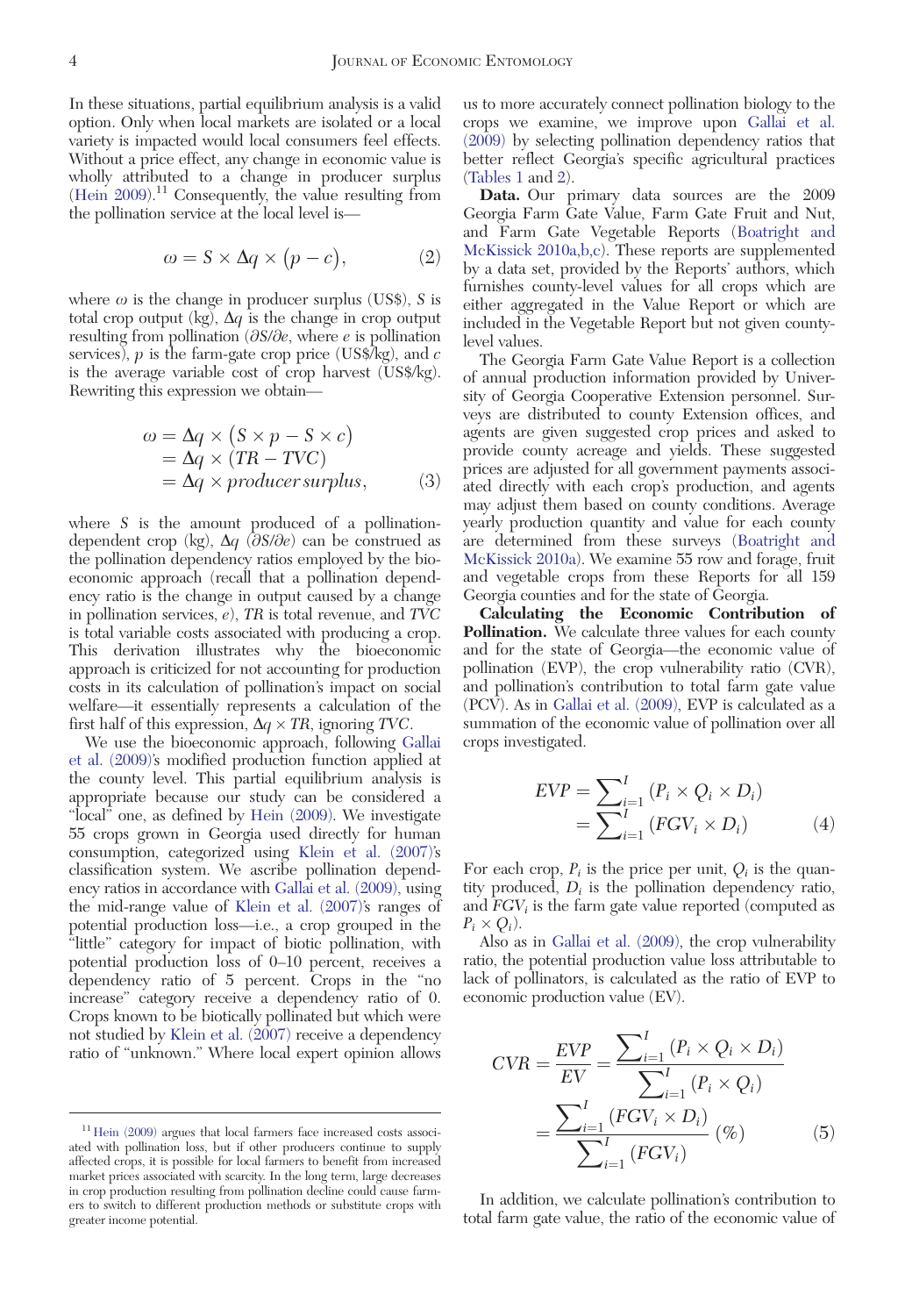<span id="page-4-0"></span>

|  |  |  |  |  |  | Table 1. Georgia crops studied and their pollinators |
|--|--|--|--|--|--|------------------------------------------------------|
|--|--|--|--|--|--|------------------------------------------------------|

| Crop           | Pollinators                                                                                                                                                                          |
|----------------|--------------------------------------------------------------------------------------------------------------------------------------------------------------------------------------|
| Apples         | honey bees (Apis mellifera), bumble bees (Bombus spp.), solitary bees (Andrena spp., Anthophora spp.), (Osmia lignaria<br><i>propingua</i> ), hover flies ( <i>Eristalis tenax</i> ) |
| Banana peppers | honey bees, bumble bees (Bombus impatiens), solitary bees (Osmia spp., Megachile spp.), hover flies (Eristalis tenax)                                                                |
| Bell peppers   | honey bees, bumble bees (Bombus impatiens), solitary bees (Osmia spp., Megachile spp.), hover flies (Eristalis tenax)                                                                |
| Blackberries   | honey bees, bumble bees (Bombus spp.), solitary bees (Osmia aglaia, O. lignaria propinqua), hover flies (Eristalis<br><i>tenax</i> )                                                 |
| Blueberries    | honey bees, bumble bees (Bombus impatiens), solitary bees (Andrena vicina, Anthophora spp., Colletes spp., Habro-<br>poda laboriosa, Osmia lignaria propinqua)                       |
| Cantaloupe     | honey bees, bumble bees (Bombus spp.), solitary bees (Ceratina spp., Lasioglossum spp.), ants, beetles                                                                               |
| Cherries       | honey bees, bumble bees ( <i>Bombus spp.</i> ), solitary bees ( <i>Osmia lignaria propinqua</i> ), flies                                                                             |
| Cucumbers      | honey bees, bumble bees (Bombus impatiens), solitary bees (Melissodes spp.), beetles                                                                                                 |
| Eggplant       | honey bees, bumble bees ( <i>Bombus</i> spp.), solitary bees, butterflies, beetles, syrphid flies                                                                                    |
| Hot peppers    | honey bees, bumble bees (Bombus impatiens), solitary bees (Osmia spp., Megachile spp.), hover flies (Eristalis tenax)                                                                |
| Lima beans     | honey bees, bumble bees ( <i>Bombus</i> spp.)                                                                                                                                        |
| Nectarines     | honey bees, bumble bees (Bombus spp.), solitary bees (Osmia lignaria propinqua), flies                                                                                               |
| Okra           | honey bees, solitary bees ( <i>Halictus</i> spp.), bumble bees ( <i>Bombus</i> spp.), hummingbirds                                                                                   |
| Peaches        | honey bees, bumble bees (Bombus spp.), solitary bees (Osmia lignaria propinqua), flies                                                                                               |
| Pears          | honey bees, bumble bees (Bombus spp.), solitary bees (Osmia spp.), hover flies (Eristalis tenax)                                                                                     |
| Plums          | honey bees, bumble bees (Bombus spp.), solitary bees (Osmia lignaria propinqua), flies                                                                                               |
| Pole Beans     | honey bees, bumble bees (Bombus spp.)                                                                                                                                                |
| Pumpkin        | honey bees, solitary bees (Peponapis pruinosa, Xenoglossa spp., Ceratina spp., Halictus tripartitus), bumble bees                                                                    |
|                | (Bombus spp.)                                                                                                                                                                        |
| Snap Beans     | honey bees, bumble bees ( <i>Bombus</i> spp.)                                                                                                                                        |
| Southern peas  | honey bees, bumble bees (Bombus spp.)                                                                                                                                                |
| Strawberries   | honey bees, bumble bees (Bombus spp.), solitary bees (Osmia spp.), hover flies (Eristalis tenax)                                                                                     |
| Tobacco        | honey bees, other insects and hummingbirds                                                                                                                                           |
| Tomato         | honey bees, solitary bees (Xylocopa spp., Halictus spp.)                                                                                                                             |
| Watermelon     | honey bees, bumble bees (Bombus impatiens), solitary bees (Halictus tripartitus, Peponapis pruinosa, Melissodes spp.)                                                                |
| Winter squash  | honey bees, solitary bees (Peponapis pruinosa, Xenoglossa spp., Ceratina spp., Halictus tripartitus), bumble bees<br>$(Bombus$ spp.)                                                 |
| Yellow squash  | honey bees, solitary bees (Peponapis pruinosa, Xenoglossa spp., Ceratina spp., Halictus tripartitus), bumble bees<br>$(Bombus$ spp.)                                                 |
| Zucchini       | honey bees, solitary bees (Peponapis pruinosa, Xenoglossa spp., Ceratina spp., Halictus tripartitus), bumble bees<br>$(Bombus$ spp.)                                                 |

Sources: [Crane and Walker \(1984\)](#page-10-0); [Delaplane and Mayer \(2000\);](#page-10-0) [Klein et al. \(2007\);](#page-10-0) [Hein \(2009\)](#page-10-0); Boatright and McKissick [\(2010a,b](#page-9-0),[c\)](#page-9-0); [Adam](#page-9-0)[son et al. \(2012\);](#page-9-0) [BugGuide.Net \(2014\).](#page-9-0)

|  | Table 2. Georgia crops studied ranked by their pollination dependency ratios $(D)$ |
|--|------------------------------------------------------------------------------------|
|--|------------------------------------------------------------------------------------|

| Crop              | D    | Crop                | D        | Crop           | D        | Crop           | D              |
|-------------------|------|---------------------|----------|----------------|----------|----------------|----------------|
| Cantaloupe        | 0.95 | Plums               | 0.65     | Broccoli       | $\Omega$ | Oats           | $\overline{0}$ |
| Pumpkin           | 0.95 | Eggplant            | 0.25     | Cabbage        | $\theta$ | Onions         | $\Omega$       |
| Watermelon        | 0.95 | Okra                | 0.25     | Carrots        | $\theta$ | Peanuts        | $\Omega$       |
| Winter squash     | 0.95 | <b>Strawberries</b> | 0.25     | Collards       | $\Omega$ | Pecans         | $\overline{0}$ |
| Yellow squash     | 0.95 | Banana peppers      | 0.05     | Corn           | $\Omega$ | Rye            | $\Omega$       |
| Zucchini          | 0.95 | Bell peppers        | 0.05     | Cotton         | $\theta$ | Sorghum        | $\Omega$       |
| Apples            | 0.65 | Hot peppers         | 0.05     | English peas   | $\theta$ | Soybeans       | $\Omega$       |
| Blackberries      | 0.65 | Lima beans          | 0.05     | Figs           | $\theta$ | Spinach        | $\overline{0}$ |
| Blueberries       | 0.65 | Pole beans          | 0.05     | Grapes         | $\Omega$ | Sweet corn     | $\overline{0}$ |
| Cherries          | 0.65 | Snap beans          | 0.05     | Green onions   | $\Omega$ | Sweet potatoes | $\mathbf{0}$   |
| Cucumbers         | 0.65 | Southern peas       | 0.05     | Irish potatoes | $\theta$ | Turnip greens  | $\Omega$       |
| <b>Nectarines</b> | 0.65 | Tomato              | 0.05     | Kale           |          | Turnip roots   | 0              |
| Peaches           | 0.65 | Tobacco             | Unknown  | Lettuce        | $\theta$ | Wheat          | $\overline{0}$ |
| Pears             | 0.65 | Barley              | $\Omega$ | Mustard        | $\theta$ |                |                |

Sources: [Klein et al. \(2007\)](#page-10-0); Boatright and McKissick [\(2010a,b,c\)](#page-9-0); [Abney \(2014\);](#page-9-0) [Roberts \(2014\);](#page-10-0) [Toews \(2014\).](#page-10-0)

pollination to total farm gate value, TFGV, which is reported for each county and for the state and is a summation of values for all agricultural sector goods and services in the Farm Gate Value Report, including animal products. PCV therefore measures potential agricultural sector production value loss attributable to lack of pollinators. For the state and for counties producing agricultural goods and services beyond those we

investigate, this value is expected to be lower than the crop vulnerability ratio.

$$
PCV = \frac{EVP}{TFGV} = \frac{\sum_{i=1}^{I} (FGV_i \times D_i)}{TFGV} \text{ } (\%) \text{ } (6)
$$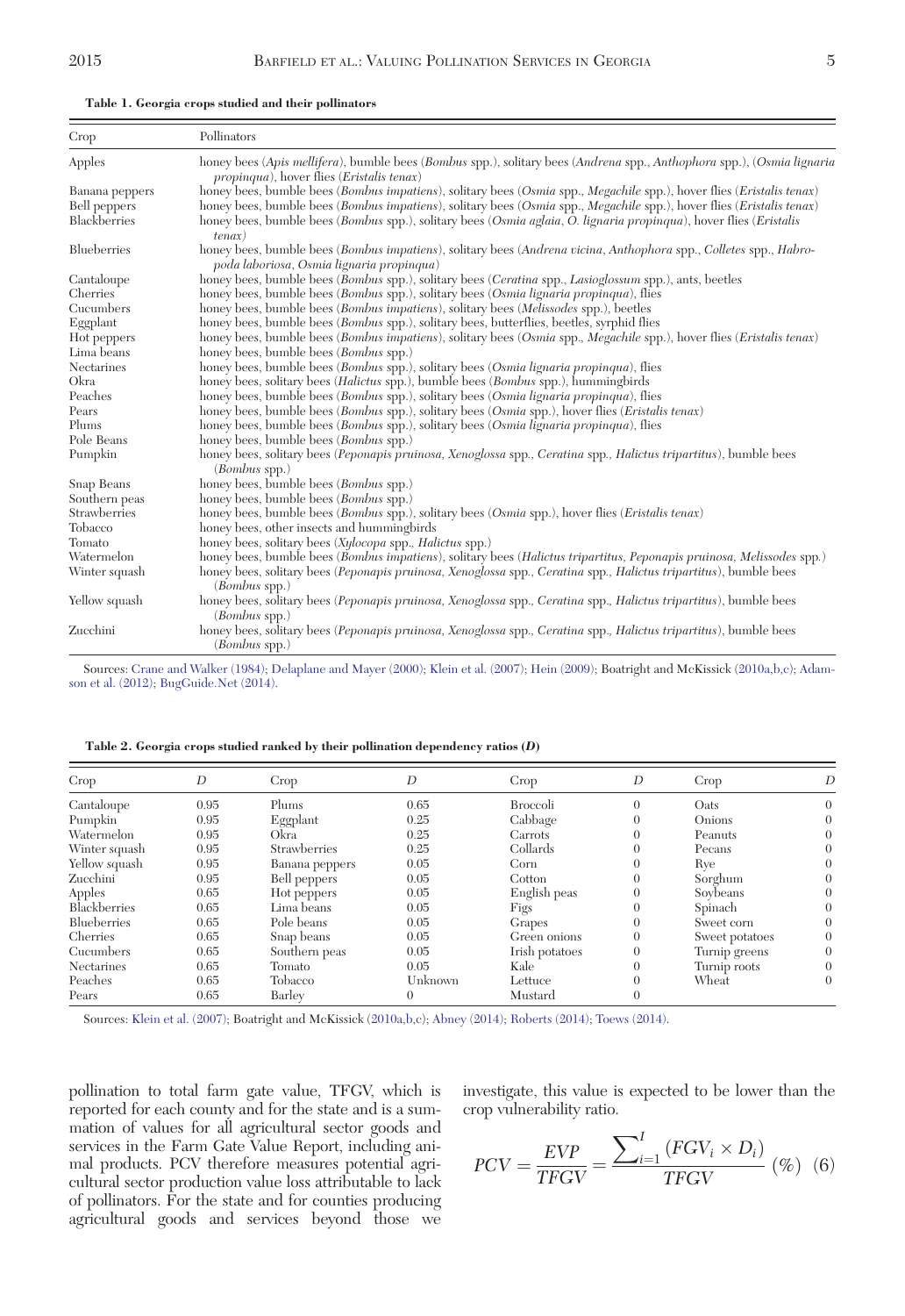Like [Gallai et al. \(2009\),](#page-10-0) we omit pollination's indirect impact on the dairy and cattle industries and its impact on seed production for vegetative components of other crops used for direct human consumption, as well as seed production for ornamental plants, uses for crops besides direct consumption, and nonuse values. This omission tends to underestimate the true economic value of pollination, whereas the bioeconomic approach's (criticized) omission of production costs tends to overestimate the true economic value of pollination. While we do not have the necessary data to assess which of these countervailing effects dominates in Georgia, the fact that the two work in opposition is reassuring.

[Gallai et al. \(2009\)](#page-10-0) assume accurate market pricing of crops, simplify varietal differences that may affect pollination dependency to a uniform response for each crop, and fail to account for the subsistence farming sector [\(Potts et al. 2010\)](#page-10-0). We also make these assumptions, which are more likely to hold in regard to pricing and varietal differences in this study. Our data source uses better estimates of true crop prices than aggregated global crop price data, and at the state level, varietal differences among crops are likely less substantial.

Also like [Gallai et al. \(2009\),](#page-10-0) we clarify that our valuation cannot be considered a "scenario assessment" in response to pollinator decline—consumers could change their purchases to substitutes and producers could switch to less pollinator-dependent crops or modify pollination techniques (though these changes would incur out-of-pocket and opportunity costs). It is also possible for pollinator-dependent crops with relatively inelastic demand that producer surplus, though limited by competition, may temporarily rise. Our main interest is to provide estimates of the economic contribution of the current, existing stock of biotic pollinators to the agricultural sector in Georgia.

#### Results

We estimate the total economic value of pollination ([equation 4](#page-3-0)), crop vulnerability ratio ([equation 5](#page-3-0)), and pollination's contribution to total farm gate value ([equa](#page-4-0)[tion 6\)](#page-4-0) for the state and for each Georgia county. We also calculate average values of EVP, CVR, and PCV over all 159 counties, and an average value of EVP over all 55 crops studied (Table 3). As each crop's individual CVR is its pollination dependency ratio, an average of this value over all 55 crops studied is not reported, as it reflects information only about choice of pollination dependency ratios. Likewise, because of the difference in magnitude between total farm gate value for the state (>US\$11 billion) and the EVP for individual crops (from US\$0 to >US\$132 million), PCV for individual crops at the state level are so small (0–1.2 percent), the average of these figures provides little information to this study and is not reported.

For Georgia, we estimate the total economic value of pollination to be >US\$367 million. Our estimated crop vulnerability ratio indicates a potential production value loss for the crops studied of roughly 13 percent in the absence of pollinators. Our estimate of pollination's

Table 3. Measures of pollination's economic significance to Georgia

| Georgia totals and averages (2009)                                                                   | Value                        |  |  |
|------------------------------------------------------------------------------------------------------|------------------------------|--|--|
| Total farm gate value (US\$)                                                                         | 11,256,734,500               |  |  |
| Total farm gate value: crops studied [EV] (US\$)<br>Total economic value of pollination [EVP] (US\$) | 2,879,568,900<br>367,349,300 |  |  |
| Crop vulnerability ratio [CVR]                                                                       | 13%                          |  |  |
| Pollination's contribution to total farm<br>gate value [PCV]                                         | 3%                           |  |  |
| Average county EVP (US\$)                                                                            | 2,310,400                    |  |  |
| Average crop EVP (US\$)                                                                              | 6,679,100                    |  |  |
| Average county CVR                                                                                   | 16%                          |  |  |
| Average county PCV                                                                                   | 3%                           |  |  |

[Boatright and McKissick \(2010a\),](#page-9-0) authors' calculations.

contribution to total farm gate value indicates that the pollination service contributes around 3 percent of the total farm gate value for the state. Also for Georgia, we estimate average crop EVP to be nearly US\$7 million and average county EVP to be >US\$2 million. Our estimated average county CVR indicates that, on average, Georgia counties could anticipate potential production value loss for the crops studied of 16 percent in the absence of pollinators. Our estimated average county PCV indicates that, on average, the pollination service contributes around 3 percent of each county's TFGV (Table 3).

Regrettably, delineation between wild and managed pollinators' contributions to the economic value of pollination in Georgia is not possible. All crops evaluated in this study are potential recipients of managed and unmanaged pollination services, and without data on pollinator rental expenditures, it cannot be determined whether these services were freely received.

It is useful to compare these results with values sometimes used as proximate measures for the economic value of pollination, such as the value of honey bee rentals and value of honey production. The value reported for "honeybees" in the 2009 Farm Gate Value Report (nearly US\$18 million) is an aggregation of production values from honey bee colony sales and rentals and honey itself [\(McKissick 2011\)](#page-10-0).<sup>12</sup> According to the National Agricultural Statistics Service's 2011 Honey Report, the value of honey production for Georgia was nearly US\$4 million in 2009 [\(USDA 2011\)](#page-10-0). Though the figures for "honeybees" and "honey" are reported by different agencies, it can be inferred that the difference between "honeybees" and "honey" values, nearly

 $12$ This aggregation is the result of typical pollination market contracts. With pollination as an input to the crop production process, both honey and crop yields are outputs. Generally, farmers keep the crop yield and pay pollination rental fees; beekeepers keep the honey. In this sense, the total value of honey bees to beekeepers is the sum of honey revenues and rental fees. The variation of honey quantity and quality output among crops, therefore, drives associated pollination fees (better honeyyielding crops receive lower rental rates, and vice versa; [Rucker et al.](#page-10-0) [2012](#page-10-0)). It is likely that, for Georgia, the value of honey bees reflects mainly the value of pollination services; while Georgia's blueberry production is increasing, the statewide production of other pollinatordependent, honey-yielding remains insignificant.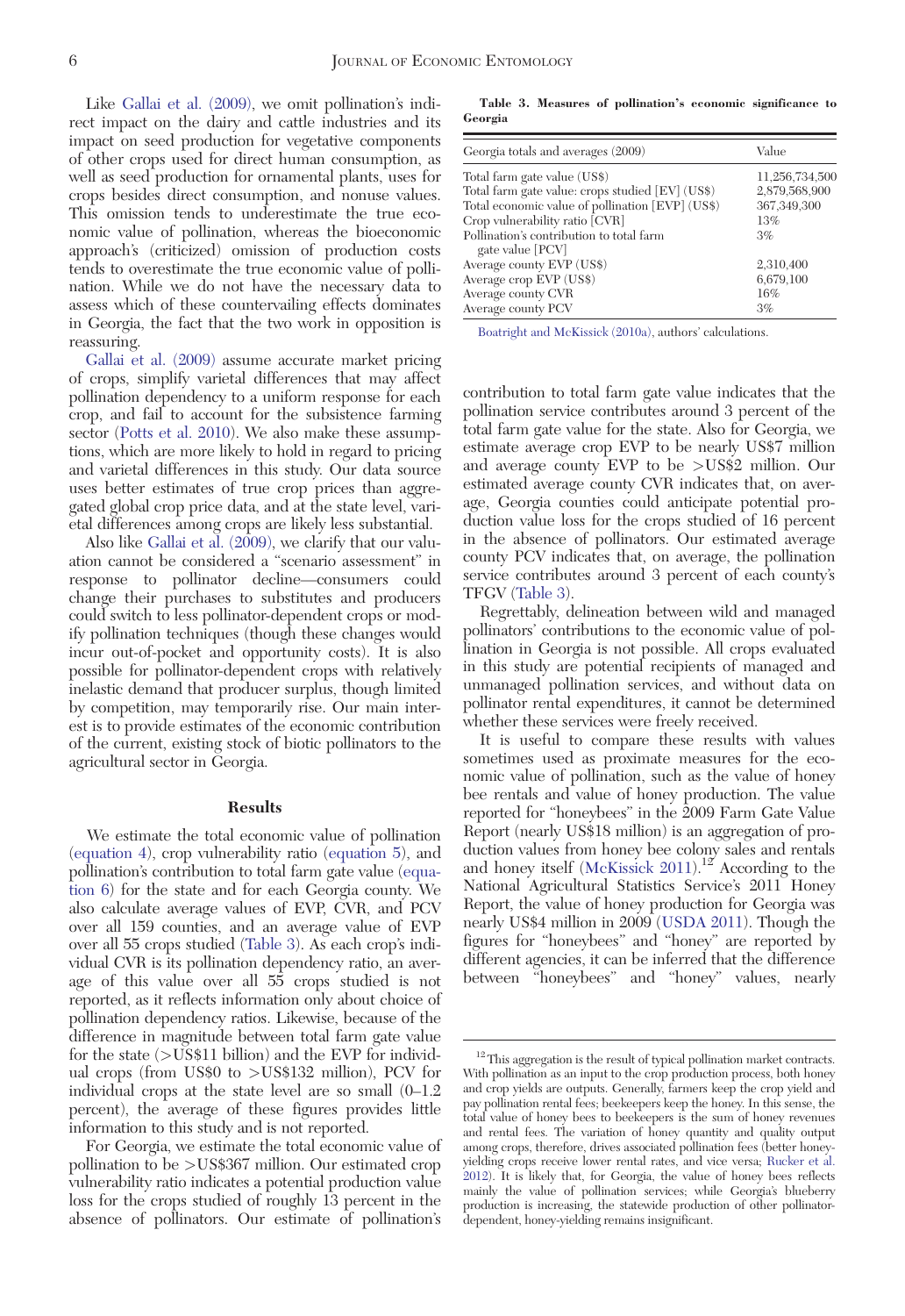

Fig. 1. Economic value of pollination (2009).

US\$14 million, is an estimate of the 2009 value of honey bee rentals for Georgia.

Spatial Analysis. Geographic Information Systems (GIS) analysis of our results reveals patterns in spatial variation that are clear for the economic value of pollination and pollination's contribution to total farm gate value but less distinct for the crop vulnerability ratio (Figs. 1–3). With exception to a few counties along the northern border, counties with the highest EVP and PCV values appear to be clustered in the south central part of the state. Georgia's agricultural sector is known to be anchored in this region, so these results are unsurprising. CVR values display less clustering and the higher CVR values are more dispersed across the state. The presentation of the highest values for CVR in the north central parts of the state and in south eastern counties with lower EVP and PCV values is also quite interesting. It indicates that most Georgia counties are growing crops that are moderately to severely vulnerable to pollinator decline, whether their local economies are largely agrarian or not. The disparity between the spatial manifestations of these measures shows how, even at the state level, pollination can have radically different regional significance and consequences in its absence: the South Georgia farm-belt would shoulder the largest (nominal and proportional) impacts, but there are farmers in the coastal, piedmont, and Northern regions who would also be greatly affected.

### **Discussion**

Using the bioeconomic approach, we estimate the economic value of pollination (US\$367 million), the crop vulnerability ratio (13 percent), and pollination's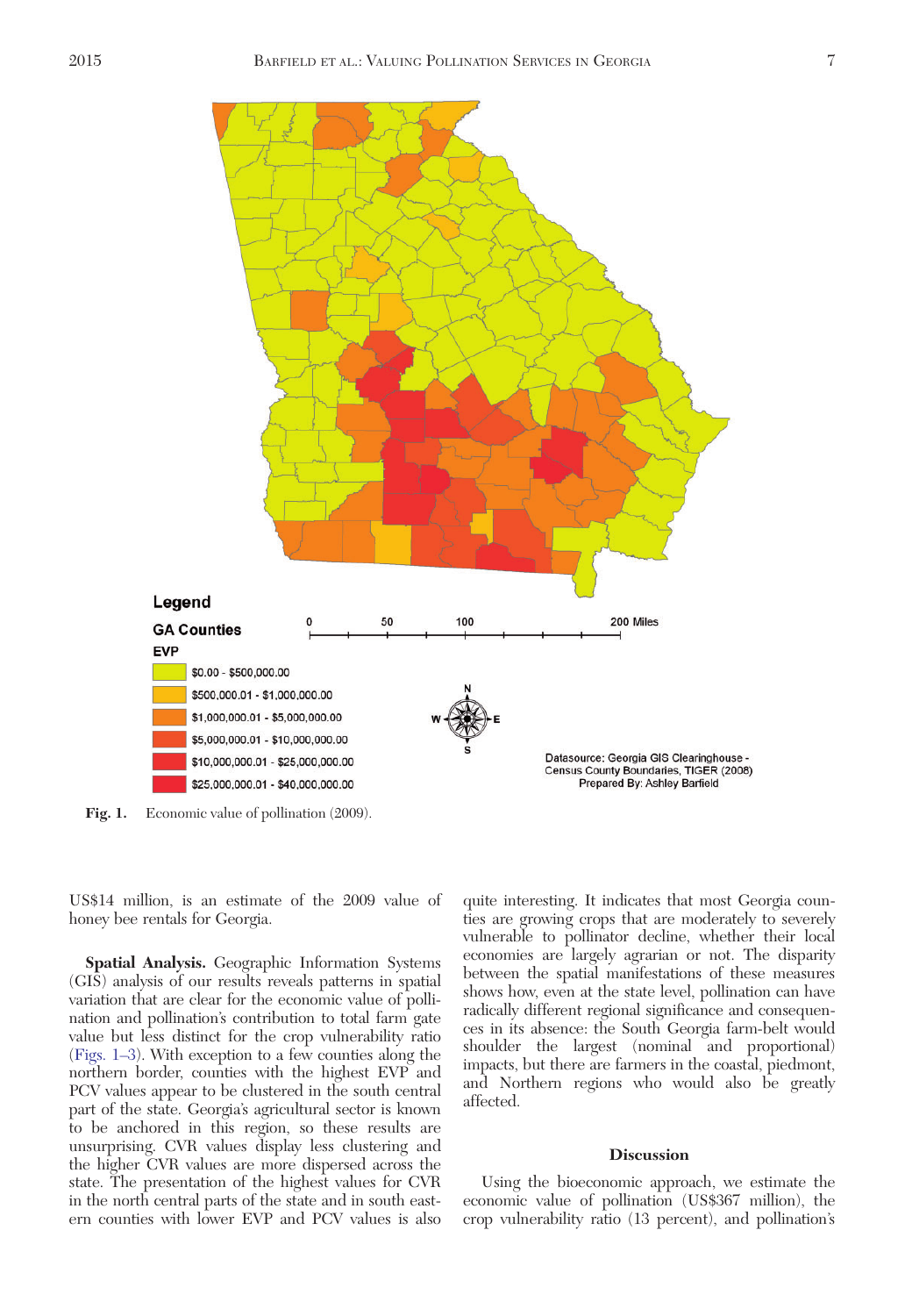

Fig. 2. Crop vulnerability ratio (2009).

contribution to total farm gate value (3 percent) for Georgia using 2009 county level production value data for 55 crops used directly for human consumption. Pollination's contribution to total agricultural production value, a measure unique to this article, quantifies pollination's significance to the agricultural sector, not just to the crops evaluated. Our data set provides more accurate, disaggregated crop prices and quantities than previous studies', yielding more precise estimates that are further refined by our choice of more locally representative pollination dependency ratios. Also unique to this article is a GIS spatial analysis of our estimates, which finds distinct patterns of regional variation within Georgia. These results indicate the potential benefit of addressing pollinator decline at the local, rather than state or national, level.

While we only consider pollination's direct use value for agriculture using data on only a small selection of all agricultural products, our estimate of US\$367 million is an order of magnitude greater than the reported values of honey bee rentals  $(\sim USS14 \text{ million})$  and honey (US\$4 million) for 2009. Over half of this value can be attributed to Georgia's watermelon and blueberry crops. It is worth noting, though, that we place both cotton and soybeans in the "no increase" category for impact of biotic pollination, as pollinators' contributions to the productivity of these crops is somewhat debatable ([Klein et al. \[2007\]](#page-10-0) place "seedcotton" and soybeans in the "modest" category). Cotton and soybeans are highly significant agricultural commodities in Georgia, and assigning them any pollination dependency ratio other than zero would result in a substantial increase in the total economic value of pollination.

Our results have several policy and management implications. It has been shown that managing for pollinator diversity has the potential to meet pollination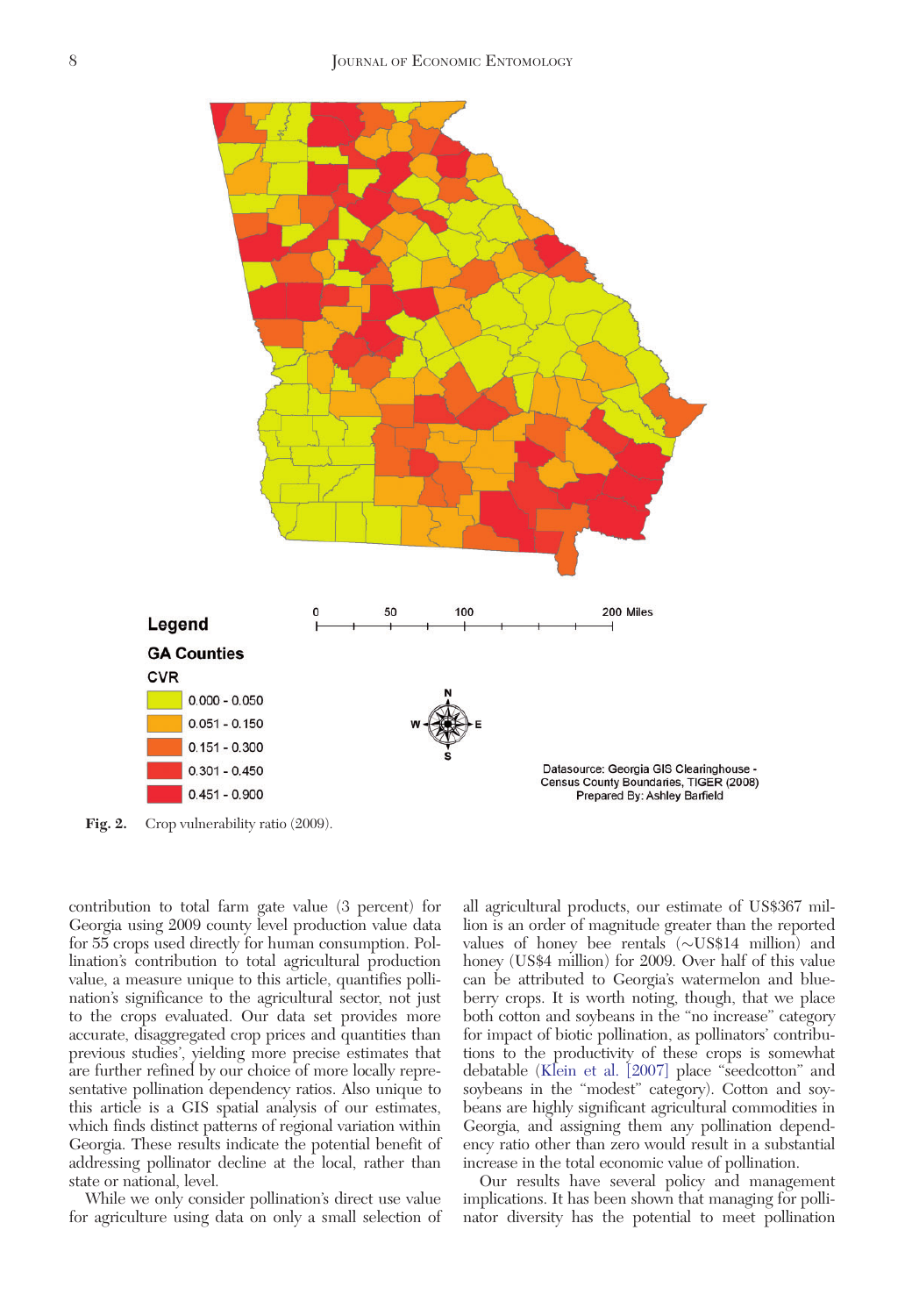<span id="page-8-0"></span>

Fig. 3. Pollination's contribution to total farm gate value (2009).

Table 4. Statewide EVP for biotically pollinated crops

| Rank           | Crop          | EVP (USS)   | Rank | Crop          | EVP (US\$) | Rank | Crop           | EVP (US\$) |
|----------------|---------------|-------------|------|---------------|------------|------|----------------|------------|
|                | Watermelon    | 132.051.668 | 10   | Blackberries  | 5,137,638  | 19   | Hot peppers    | 291,907    |
| $\mathbf{2}$   | Blueberries   | 66.602.381  | 11   | Apples        | 4,392,934  | 20   | Banana peppers | 232,306    |
| 3              | Peaches       | 38.699.948  | 12   | Eggplant      | 3.880.929  | 21   | Okra           | 202,883    |
| $\overline{4}$ | Cucumbers     | 34,172,114  | 13   | Tomato        | 3.193.774  | 22   | Plums          | 83.444     |
| 5              | Cantaloupe    | 27.609.176  | 14   | Snap beans    | 1.763.803  | 23   | Pole beans     | 57.629     |
| 6              | Yellow squash | 18.969.934  | 15   | Winter squash | 1,411,611  | 24   | Pears          | 44,219     |
|                | Zucchini      | 12,316,665  | 16   | Strawberries  | 1,230,133  | 25   | Nectarines     | 8,125      |
| 8              | Pumpkin       | 7.617.188   | 17   | Southern peas | 605,357    | 26   | Cherries       | 7,800      |
| 9              | Bell peppers  | 6.464.055   | 18   | Lima beans    | 301,640    |      |                |            |

Authors' calculations.

requirements for many crops, thereby providing insurance in the case of pollinator shortages ([Kremen et al.](#page-10-0) [2002](#page-10-0)). Providing an estimate of the economic value of pollination is important for cost–benefit analyses of

proposed responses to observed or anticipated pollinator decline (and subsequent decreases in overall biodiversity). Local governments, farmers, and nonfarm residents can identify their own best-practice solutions,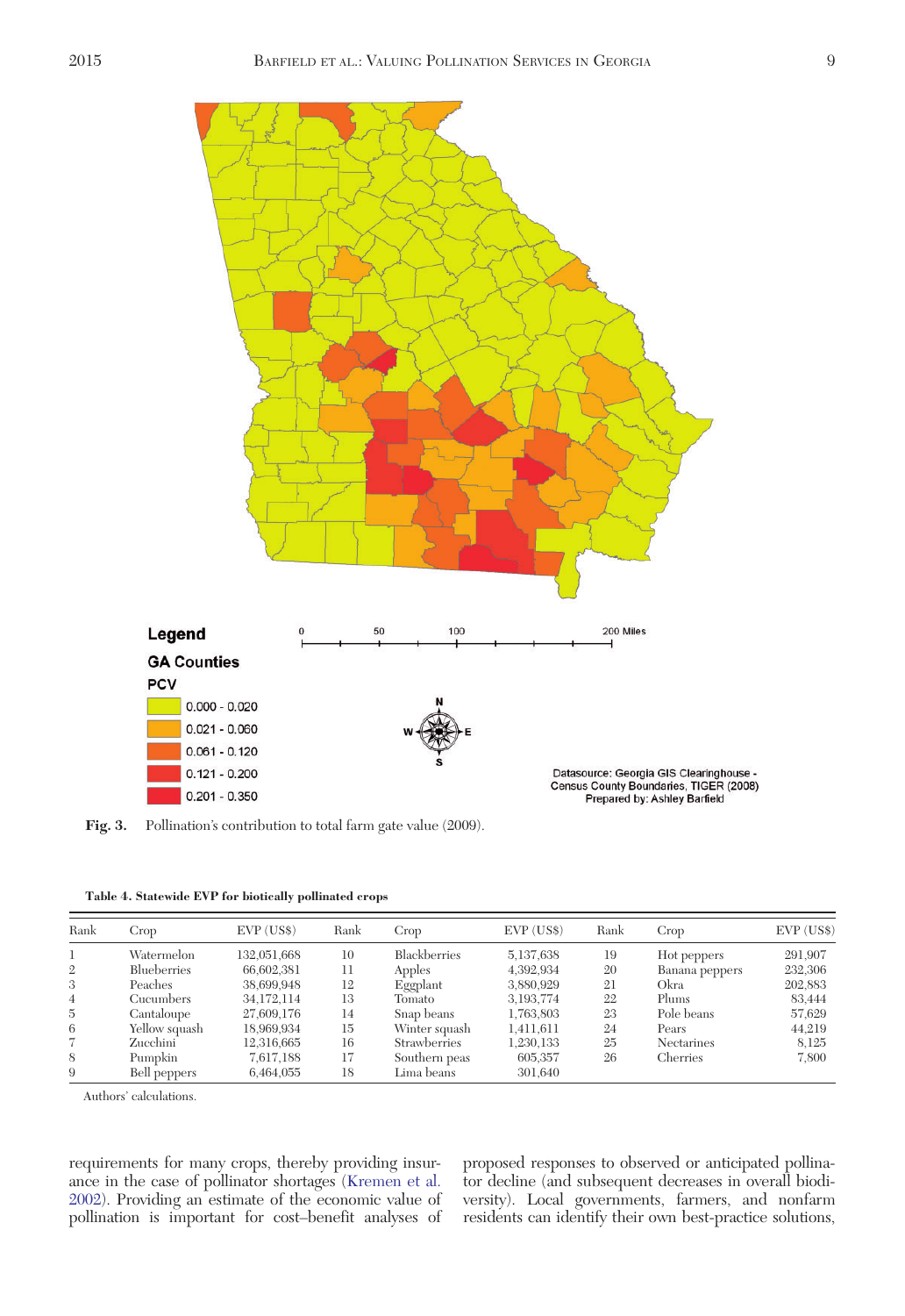<span id="page-9-0"></span>possibly coordinating with neighbors and adjacent counties to form regional action plans.<sup>13</sup>

Our estimates and spatial analyses of pollination values and vulnerabilities provide information that is useful for the selection of the most appropriate pollinator management strategies for different stakeholders. For instance, a group of seven counties that border one another and display high values for the economic value of pollination, the crop vulnerability ratio, and pollination's contribution to total farm gate value (Turner, Tift, Colquitt, Brooks, Echols, Lowndes, and Cook counties) are among the "top ten" in production of both zucchini and squash. These crops are significant contributors of EVP ([Table 4\)](#page-8-0) [partially due to their high pollination dependence ([Table 2](#page-4-0))], share the same potential pollinators ([Table 1](#page-4-0)), and have similar production practices. Given these that these counties also fall within the same Georgia Cooperative Extension District (Southwest), locally administered pollinator management strategies may be most effective.

While this research provides useful information for policy and management and for Cooperative Extension efforts with county-level agriculture, there are several valuable research potentialities. This study provides a snapshot of the economic value of pollination services for Georgia, and it would be useful to examine the change in this value over time, particularly in relation to changes in acreage devoted to biotically pollinated crops. Additionally, accounting for production costs, either by estimating these costs and subtracting them from the farm gate value figures and multiplying this net value by a pollination dependency ratio, or by collecting county level data on pollinator rental expenditures and subtracting these expenditures from our economic value of pollination estimates, could allow us to address the most prominent criticism of the bioeconomic approach.

Collection of data on pollinator rental expenditures at the county level could also help to delineate between the contributions of unmanaged and managed pollinators. For counties with positive economic value of pollination values but no farmer expenditures on honey bee rentals, it is reasonable to assume that wild pollinators contributed these values. These findings could be further analyzed using GIS to determine what role spatial variation in land use patterns has in the provision of pollination ecosystem services. To this end, it would be beneficial to determine where the wild pollinators for Georgia crops ([Table 1\)](#page-4-0) are prevalent and their relative abundances. In so doing, we could rank-order Georgia's biotically pollinated crops in terms of vulnerability to both managed and wild pollinator decline. For example, a crop would be more at risk if it was known to be responsive to multiple native pollinator species that were rare in the region than if it was known to be responsive to a few pollinator species that were regionally abundant.

Finally, a more complete assessment of pollination's economic value in Georgia could be made by relaxing our assumption of partial equilibrium and determining whether Georgia crops represent a sufficient market share to cause price effects (and, consequently, changes in consumer surplus) if crop production were to suffer as a result of pollinator decline. If a general equilibrium analysis is warranted, we could follow methodological examples provided by [Southwick and Southwick](#page-10-0) [\(1992\),](#page-10-0) [Gallai et al. \(2009\),](#page-10-0) and Bauer and Wing (2010) in this estimation.

### References Cited

- Abney, M. 2014. Department of Entomology. University of Georgia. Personal communication to author. Email: July 14, 2014.
- Adamson, N. L., T. H. Roulston, R. D. Fell, and D. E. Mullins. 2012. From April to August – wild bees pollinating crops through the growing season in Virginia, USA. Environ. Entomol. 41: 813–821.
- Aizen, M. A., L. A. Garibaldi, S. A. Cunningham, and A. M. Klein. 2009. How much does agriculture depend on pollinators? Lessons from long-term trends in crop production. Ann. Bot. 103: 1579–1588.
- Allsopp, M. H., W. J. de Lange, and R. Veldtman. 2008. Valuing insect pollination services with cost of replacement. PLoS ONE 3: e3128.
- Barbier, E. B. 2007. Valuing ecosystem services as productive inputs. Econ. Poll. 22: 177–229.
- Bauer, D. M. and I. S. Wing. 2010. Economic consequences of pollinator declines: a synthesis. Agric. Resour. Econ. Rev. 39: 368–383.
- Boatright, S. R. and J. C. McKissick. 2010a. 2009 Georgia farm gate value report. Center for Agribusiness & Economic Development, University of Georgia. ([http://www.caes.uga.](http://www.caes.uga.edu/center/caed/pubs/2010/documents/AR-10-01.pdf) [edu/center/caed/pubs/2010/documents/AR-10-01.pdf\)](http://www.caes.uga.edu/center/caed/pubs/2010/documents/AR-10-01.pdf) (accessed 1 June 2011).
- Boatright, S. R. and J. C. McKissick. 2010b. 2009 Georgia farm gate fruits and nuts report. Center for Agribusiness & Economic Development, University of Georgia. [\(http://www.](http://www.caes.uga.edu/center/caed/pubs/2010/documents/AR-10-04.pdf) [caes.uga.edu/center/caed/pubs/2010/documents/AR-10-04.](http://www.caes.uga.edu/center/caed/pubs/2010/documents/AR-10-04.pdf) [pdf](http://www.caes.uga.edu/center/caed/pubs/2010/documents/AR-10-04.pdf)) (accessed 1 June 2011).
- Boatright, S. R. and J. C. McKissick. 2010c. 2009 Georgia farm gate vegetable report. Center for Agribusiness & Economic Development, University of Georgia. ([http://www.caes.](http://www.caes.uga.edu/center/caed/pubs/2010/documents/AR-10-02.pdf) [uga.edu/center/caed/pubs/2010/documents/AR-10-02.pdf](http://www.caes.uga.edu/center/caed/pubs/2010/documents/AR-10-02.pdf)) (accessed 1 June 2011).
- BugGuide.Net. 2014. Department of Entomology, Iowa State University. [\(http://www.bugguide.net/node/view/15740\)](http://www.bugguide.net/node/view/15740) (accessed 25 August 2014).
- Cane, J.H. 1994. Nesting biology and mating behavior of the Southeastern blueberry bee, Habropoda laboriosa (Hymenoptera: Apidae). J. Kans. Entomol. Soc. 67: 236–241
- Cane, J. H. and . 1993. Regional, annual, and seasonal variation in pollinator guilds: Intrinsic traits of bees (Hymenoptera: Apoidea) Underlie their patterns of abundance at Vaccinium ashei (Ericaceae). Ann. Entomol. Soc. Am. 86: 577–588
- Cane, J. H. and 1990. Native bee pollinates rabbiteye blueberry. Highl. Agric. Res. 37: 4.

<sup>&</sup>lt;sup>13</sup>The literature recommends a host of possible adaptation and mitigation measures. Generally speaking, "habitat enhancement, judicious and targeted pesticide use, improved colony management techniques, and improved disease- and pest-resistant stocks of bees," ought to be employed in the pursuit of improved bee health conditions [\(USDA](#page-10-0) [2013](#page-10-0)). Specific recommendations for increasing numbers of bumble bees, soil-nesting bees, and wood-nesting bees, as well as an overview of how to establish and install bee pasture, are provided by [Delaplane](#page-10-0) [et al. \(2010\)](#page-10-0).